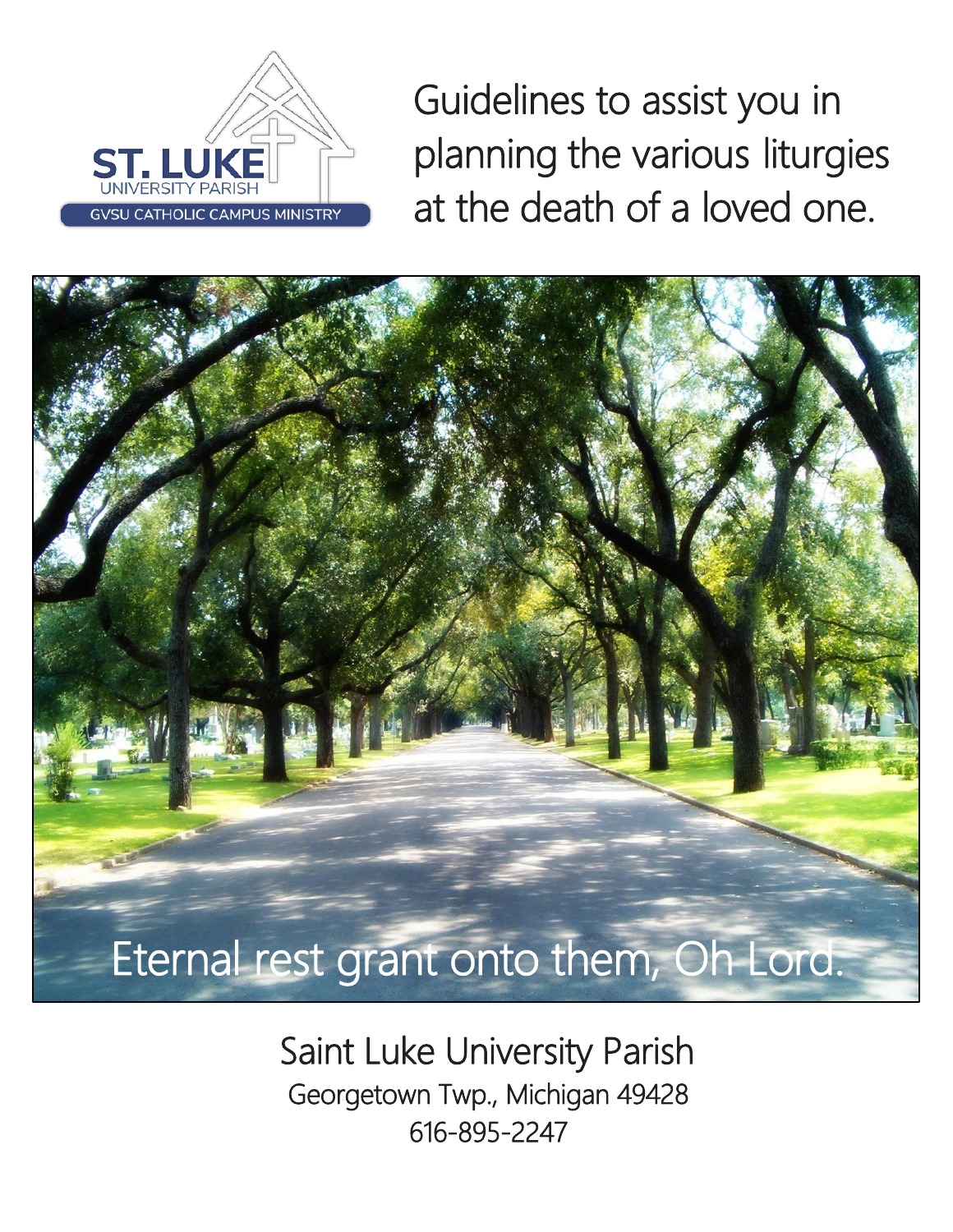### **What does the Catholic Church do when someone dies?**

The Catholic Church does not deny death but recognizes that God, in the person of Jesus of Nazareth, has gone before us in all things, including death, has experienced what we experience in our mourning and is with us in our sorrow.

The "Order of Christian Funerals" offers a progression of liturgical services (rites) that are associated with the funeral of a person associated with the Catholic Church. The prayers, readings from Sacred Scripture, music and actions involved during these times of prayer offers those who mourn hope, consolation, and support in their time of grief while reminding them of the Christian belief of salvation, heaven, and resurrection on the last day.

After dealing with the initial shock and bewilderment of being with a loved one when they die or upon hearing the news of the death of a loved one, the immediate family begins to notify family and friends. We encourage that only one member of the family be appointed to contact the priest at Saint Luke University Parish. This contact with the parish should come before any plans are made with a local funeral home because:

- 1. We want to offer pastoral assistance in your time of grief and mourning offering condolences both personally and on behalf of the parish community, to pray with those who mourn and for the deceased, and to talk and plan the funeral liturgies.
- 2. We want to make sure that the dates and times you request for the funeral liturgies are available on our calendar.

While every effort will be made to meet the requests of the grieving family, sometimes other commitments and calendar events may require some flexibility concerning the date and time of the funeral rites.

The liturgies that are involved in the funeral rites of the Catholic Church are:

- the Vigil for the Deceased, also known as the Wake Service
- Mass of Christian Burial
- the Rite of Burial

Ideally, these funeral rites take place at a time that allows as many of your family and friends to take part as possible.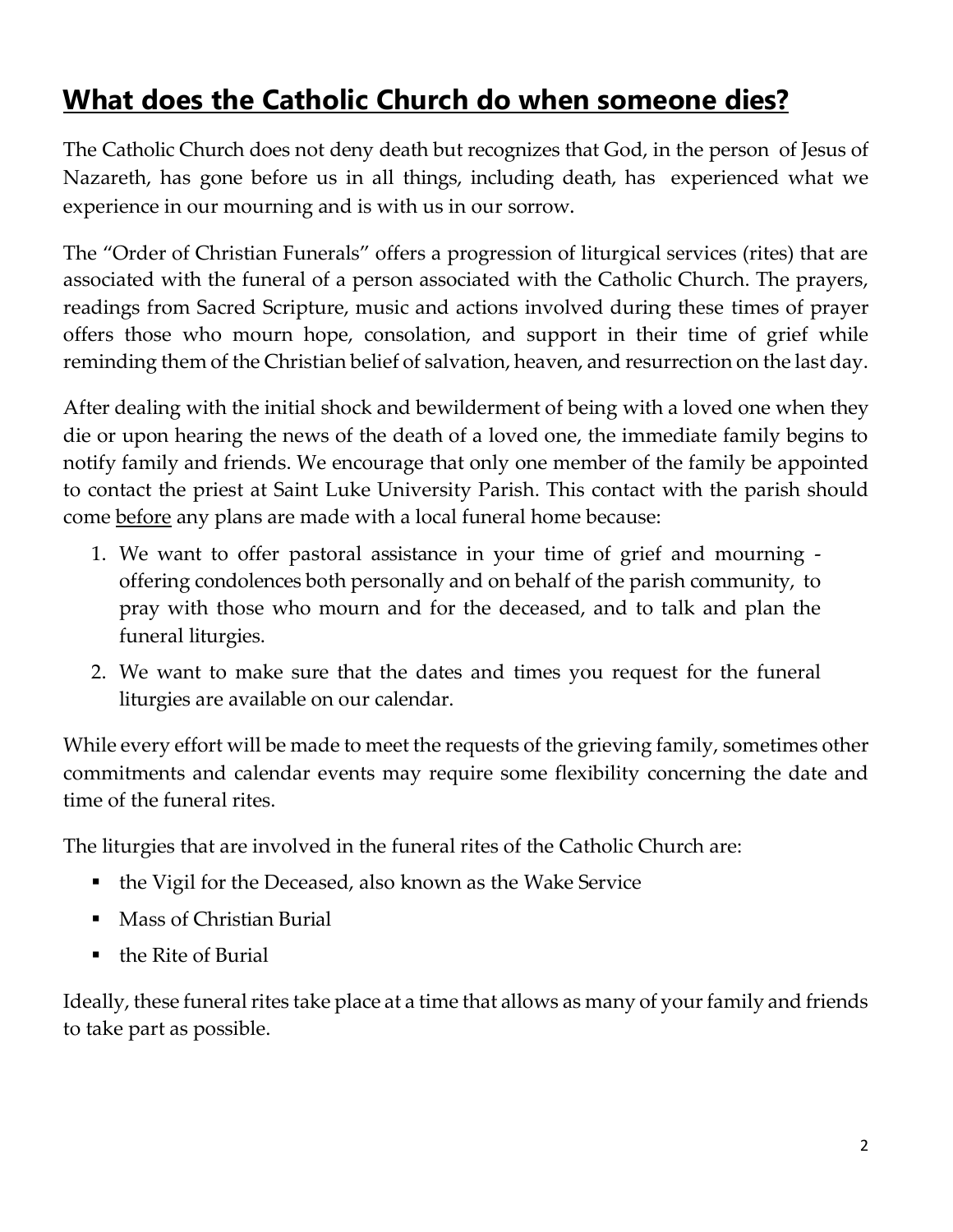# **What is the Vigil for the Deceased?**

One could say that the "vigil" is the whole block of time that extends from the death of a person through their funeral or burial. This period allows the family to begin to adjust to their loss: the death of a loved one; to begin to express their sorrow and bereavement; to receive emotional and physical support from one another, their friends, and their Church. In many cultures, the time between the death of a person and their funeral has been called the "wake." The wake or visitation most often takes place at a funeral home, with the body of the deceased present. The visitation is not a Church requirement. It does, however, give the family and friends a chance to gather to console one another and to receive the condolences of family, friends, and acquaintances of the deceased. In the past few years, it has become more common for families to receive visitors in the gathering space of the parish church, or perhaps in the church itself, in a timely fashion just before the funeral Mass.

At some time during the visitation, the family may decide to have prayer service that is structured around the Liturgy of the Word. Along with readings from Sacred Scripture, there is a homily, intercessory prayers, and the Lord's Prayer. The singing of hymns is encouraged. A priest or deacon is the usual presiding minister, though a layperson may preside if a priest or deacon is not available. The recitation of the rosary is not required as part of the vigil for the deceased. If the rosary was a prayer often used by the deceased, then it may be prayed by those assembled at some point during the time of visitation. It does not have to be led by a priest.

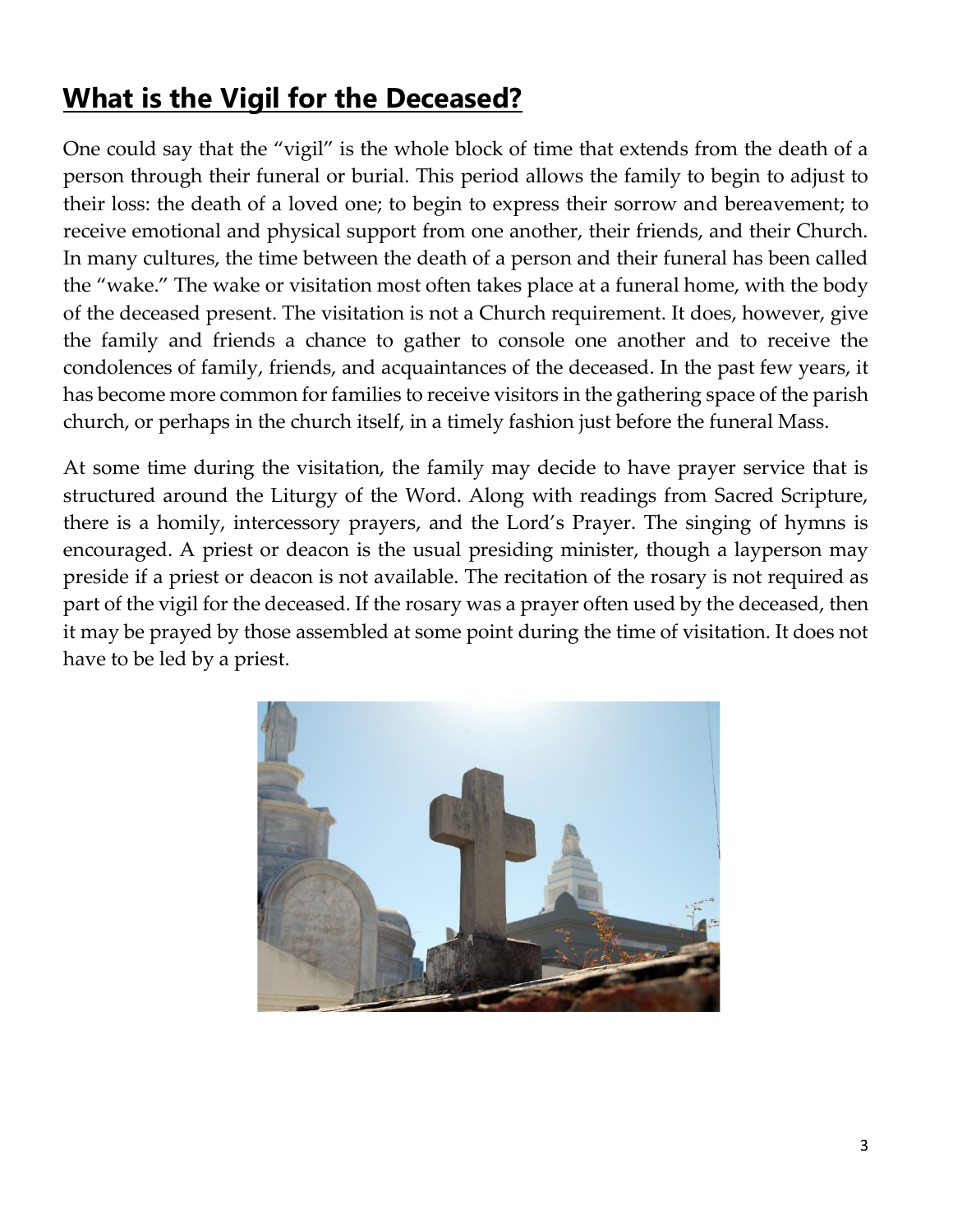### **Are there times when a Funeral Mass cannot be celebrated?**

Funeral Masses cannot be celebrated on:

- Holy Thursday
- Good Friday
- Holy Saturday
- Easter Sunday
- Holy Days of Obligation
	- January 1, Mary, the Mother of God
	- August 15, the Assumption of Mary;
	- November 1, All Saint's Day;
	- December 8, the Immaculate Conception of Mary;
- December 25, Christmas
- Sundays of Advent, Lent, or Easter

When it is not possible to have a funeral Mass, the vigil for the deceased and the rite of committal may take place and a Mass for the repose of the soul of the deceased is scheduled for a convenient time.

The funeral Mass or Mass of Christian Burial is for the repose of the soul of the deceased, as well as the consolation of the family and friends. It is an opportunity for the family and friends to gather at the Eucharistic table and pray for the deceased. Whether the Mass is a funeral Mass or a memorial Mass (in memory of), the homily should be based on the readings and offer solace to the mourners while reminding them of the Christian belief of salvation, heaven, and resurrection on the last day.

# **What is involved in the Mass of Christian Burial?**

The format of the Mass of Christian Burial is similar to Sunday Mass. This is not a private, family-only celebration of the Eucharist; it should be celebrated in its fullness by the whole community. Like Sunday, there is usually a reading from the Old Testament; a Psalm Response, which should be sung; a reading from the New Testament; and a Gospel reading. On pages seven and eight, we offer some selections from Sacred Scripture that the Church recommends for funeral liturgies.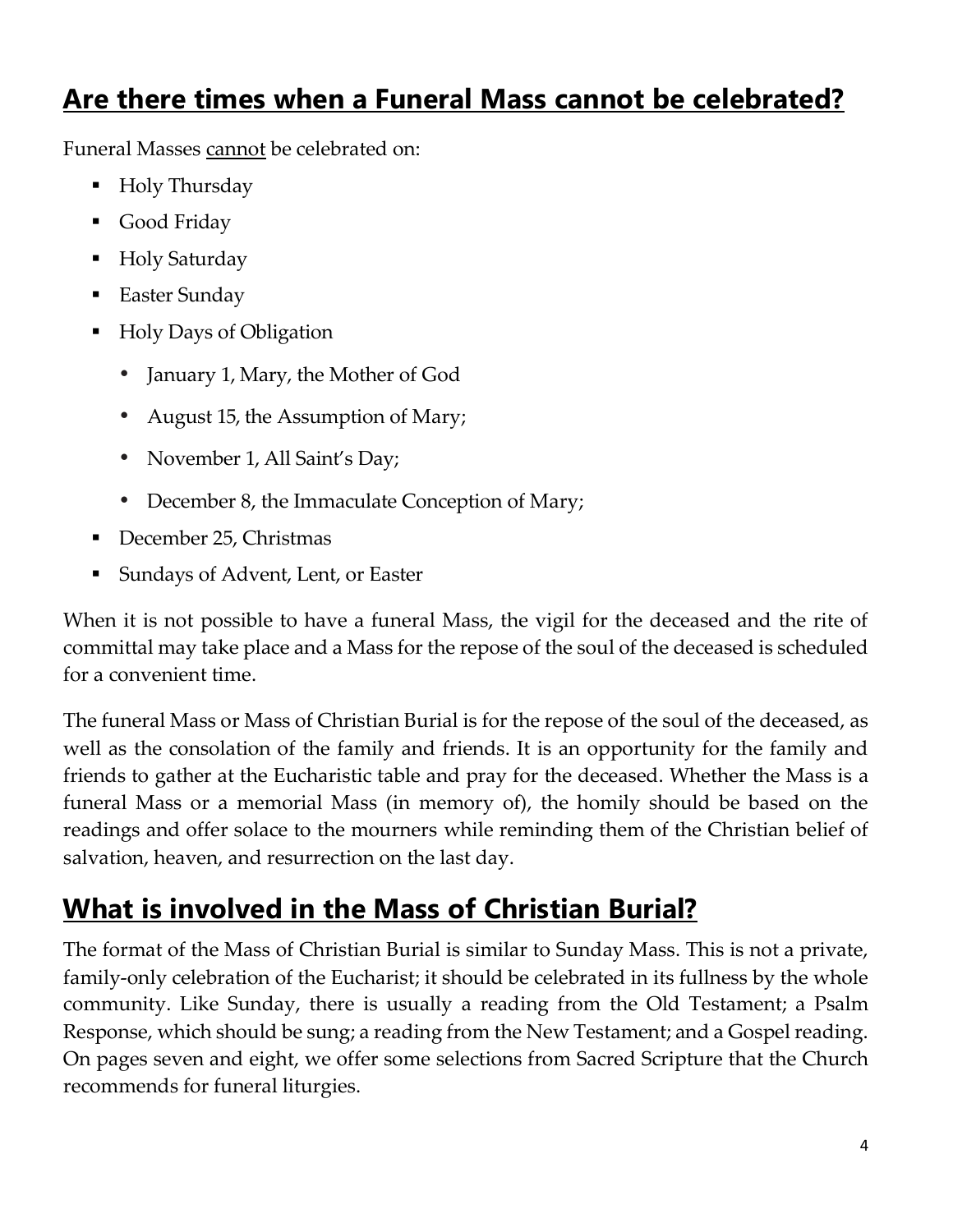The Mass parts should be sung and involvement by the worshiping community in the liturgical celebration is called for. Appendix A is a planning guide to assist you, with the help of the pastoral staff, in planning a funeral Mass.

### **Funeral Mass distinction are:**

- The deceased's body is welcomed and blessed with holy water, as a reminder of baptism, at the doors of the church as the funeral Mass begins.
- The pall is a white cover that is placed on the casket by family members or the pallbearers, after the coffin has been blessed with holy water. The pall is a reminder of the baptismal garment given to us at baptism when we "put on Christ." It is also a sign of the Christian dignity of the deceased and that all are equal in the eyes of God.
- The casket sits at the entrance to the altar area with the lit paschal candle in front of it. Tradition has the deceased facing the same way they faced in life, i.e., the laity facing the altar, clergy facing the people.
- After Communion, and immediately before the final commendation, a member or a friend of the family may speak briefly in remembrance of the deceased. This is not the time for an extended eulogy or listing of accomplishments or the telling of stories about the deceased.
- Incense is often used as a sign of honor to the body of the deceased, which through baptism became a temple of the Holy Spirit. Incense is also used as a sign of the community's prayers for the deceased rising to the throne of God and as a sign of farewell.

#### **Please note that only Christian symbols may rest on or be placed near the coffin during the funeral liturgy.**

- A Book of the Gospels or a Bible, as a sign that Christians live by the Word of God and that fidelity to that Word leads to eternal life.
- A cross, as a reminder that the Christian is marked by the cross in baptism and through Jesus' suffering on the cross is brought to the victory of the Resurrection.

Any flowers or other symbols, such as a national flag or flags or insignia of associations, have no place in the funeral liturgy. They are removed at the entrance to the church and may be replaced at the end of the funeral Mass as the casket is taken from the church.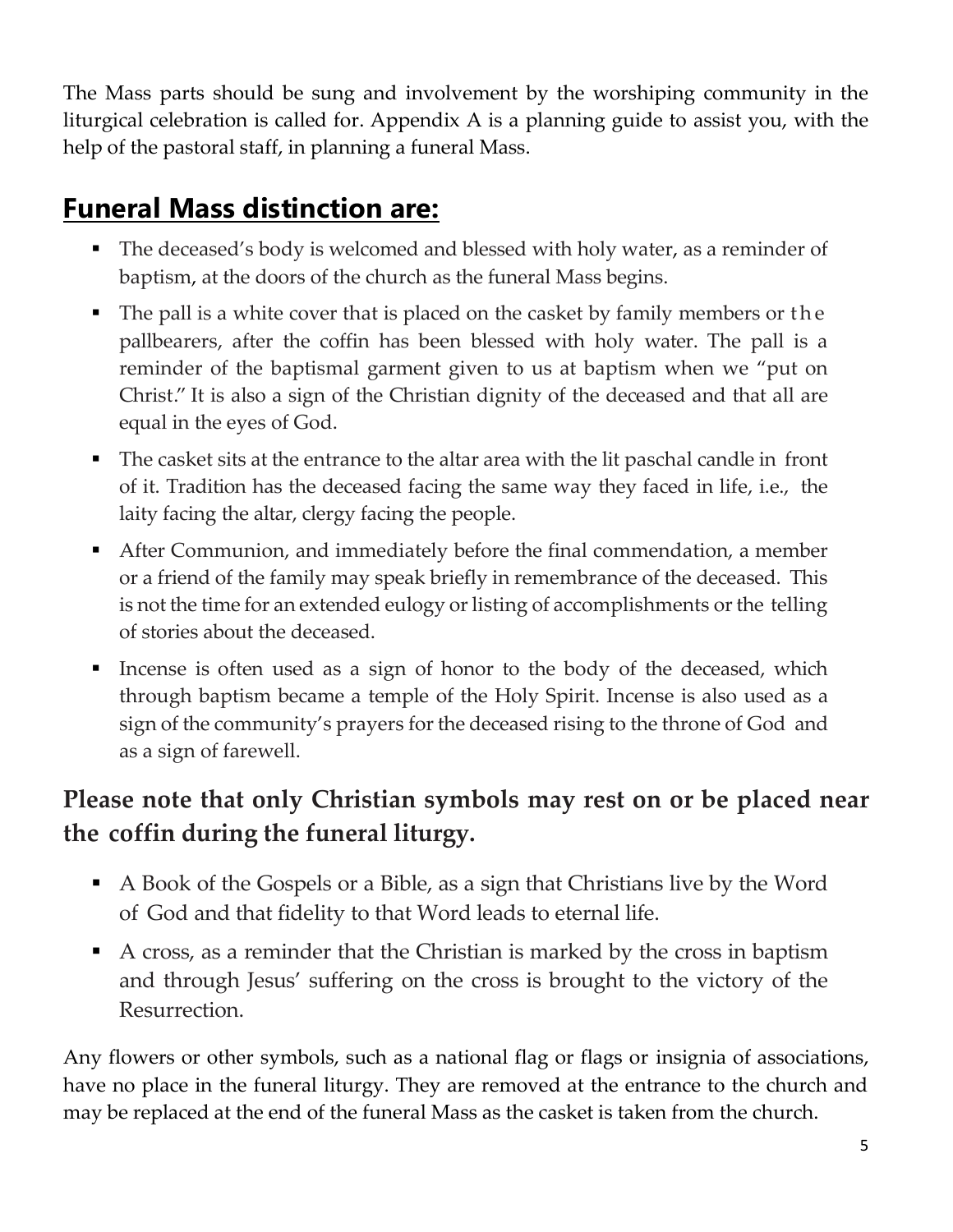# **Music**

The music format of the funeral Mass is similar to Sunday Mass. Families of the decreased may request specific music selections for the service, and those requests will be met whenever possible, with the final decision left to the Music Minister. The Saint Luke University Parish Music Minister is available to assist you in choosing music that is appropriate to the funeral Mass and other funeral services. On pages, nine and ten there are some selections to help you in your planning.

Families of the deceased may request specific musicians (i.e., a member of the family, etc.) to assist Saint Luke University Parish musicians in providing music for the service. Every effort will be made to incorporate your musicians, with the final decision on incorporation being left to the Music Minister.

Should the family develop an electronic media memorial presentation, please contact the Music Minister to make arrangements for its display.

You should contact our Music Minister for names and payment arrangements for musician(s).

# **Cremation**

The Catholic Church does not prohibit cremation. The preference is that the body is present for the vigil service and funeral Mass, since the focus of the readings, prayers and images speak of the body. Following the final commendation, rather than proceeding to the cemetery for the internment, the body would be taken to the crematorium. Later the family would gather privately for the internment of the cremated remains. There is no prohibition with regards to the cremation taking place first. While the imagery is somewhat awkward, it is acceptable.

The Catholic Church does not support the keeping of the cremated remains at home or having them spread in the air, over water, or on the ground. The Church's preference is always internment: in the ground or in a columbarium, a burial vault with niches to hold the urn containing cremated remains of the deceased.

# **Burial**

It is the hope of the Catholic Church that the body of the deceased is buried in the earth or interred in a crypt or mausoleum or that the cremated remains are interred in the earth or in a columbarium and that the mourners can gather at the site for the burial or committal.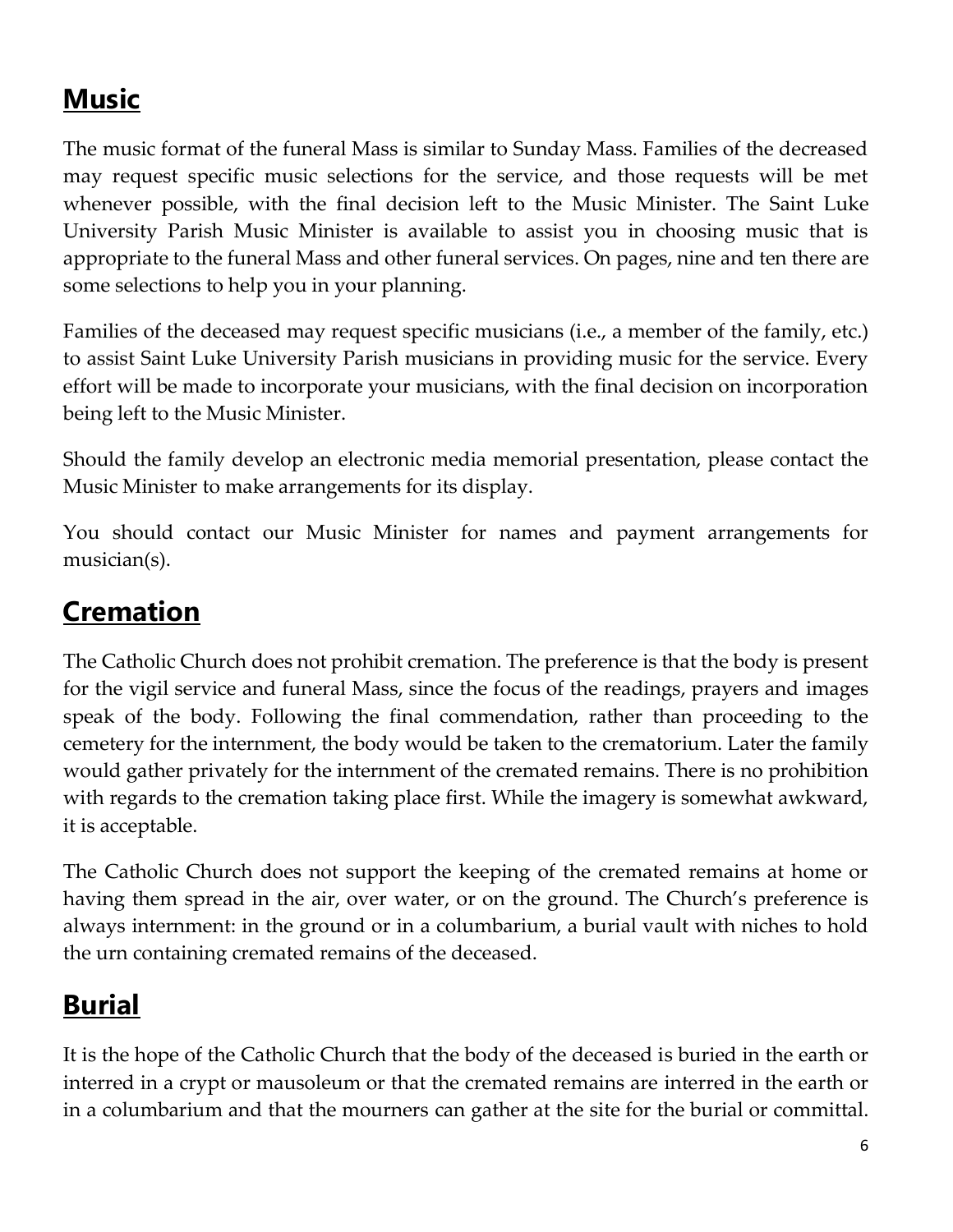The burial service is short and signifies the separation in this life of the mourners from the deceased. "The Rite of Committal is a stark and powerful expression of this separation." (Order of Christian Funerals)

The rite of committal, or burial, consists of:

- Invitation to prayer
- Scripture verse
- Prayer over the place of committal
- Committal
- **Intercessions**
- The Lord's Prayer
- Concluding prayer
- Prayer over the people
- Sign or gesture of goodbye

While usually led by a priest, deacon or a parish minister, a member of the family or a friend of the family may lead those present at the rite of committal.

### **Some other things to consider**

Reception after the funeral when the burial will take place at the convenience of the family or at a distance, the family may wish to have a luncheon to visit with family and friends following the funeral Mass. Saint Luke University Parish is available to be the location for a post-funeral reception. It is the family's responsibility to make reservations. Please contact the parish office for more information.

Flowers for the funeral Mass are the responsibility of the family. They may be brought from the funeral home. Cut flowers and floral arrangements are fragile and often do not last very long. If the funeral takes place close to a weekend, we will try to make use of them for the Sunday Masses.

In lieu of flowers, memorial donations, in the name of your loved one, may be made to Saint Luke University Parish. Please let the parish office know that this might take place, so we can make sure all gifts are acknowledged properly.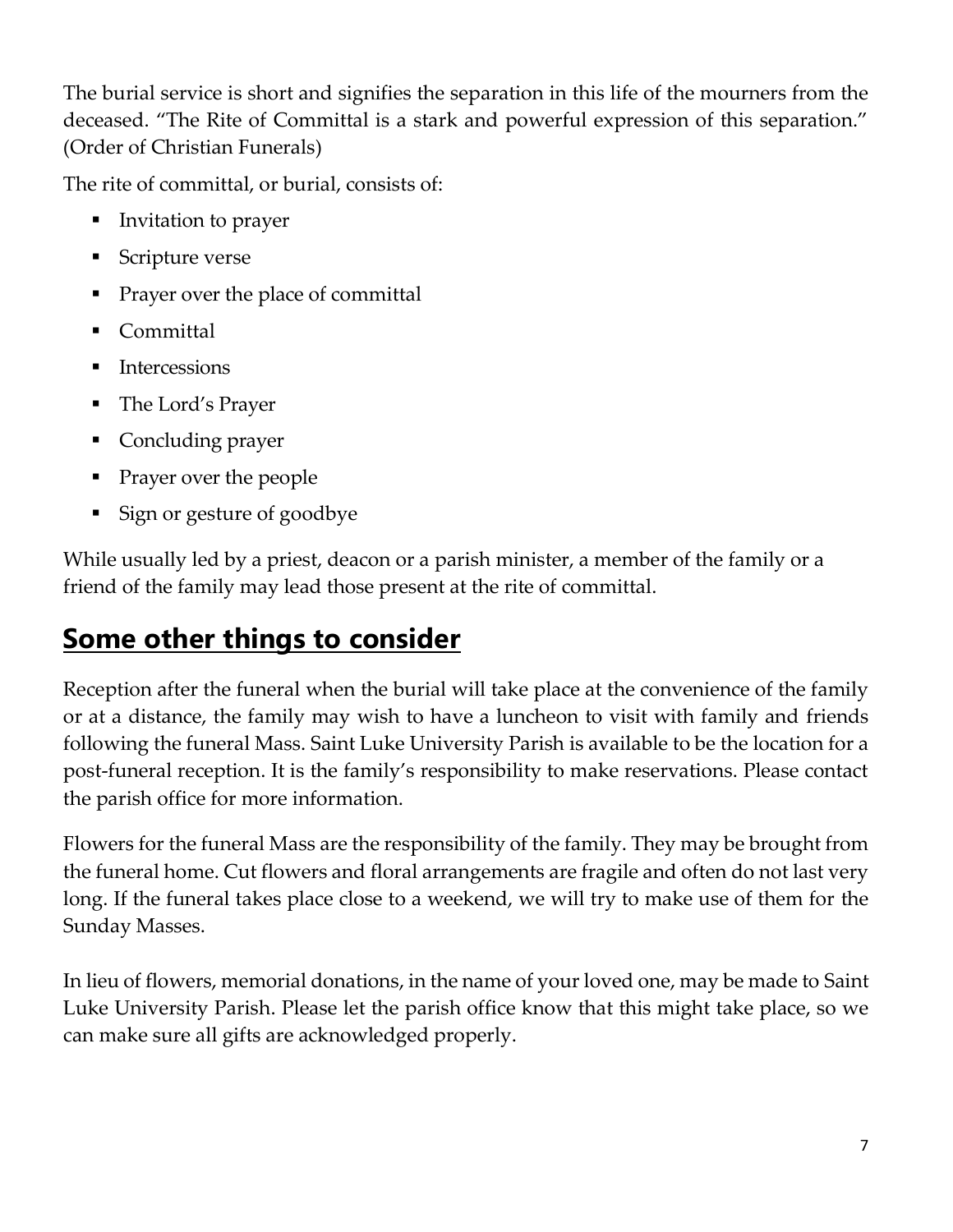#### **The following are readings from Sacred Scripture that the Catholic Church offers as possible readings for use during the funeral liturgies.**

#### **From the Old Testament**

| Job 19:1, 23-27   | Lamentations 3:17-26 |
|-------------------|----------------------|
| Wisdom $3:1-9$    | Daniel 12:1-3        |
| Wisdom 4:7-15     | 2 Maccabees 12:43-46 |
| Isaiah 25:6a, 7-9 |                      |

#### **Other readings that have been found useful:**

| Proverbs 31:10-13, 19-20, 30-31 | Isaiah 57:15-19   |
|---------------------------------|-------------------|
| Ecclesiastes 3:1-11             | Isaiah $61:1-3$   |
| Song of Songs 2:8-14            | Isaiah 65:17-21   |
| Song of Songs 8:6-7             | Ezekiel 34:11-16  |
| Sirach 44:1, 10-15              | Ezekiel 37:12-14  |
| Isaiah 35:1-6, 10               | Micah 6:6-8       |
| Isaiah 41:8-10, 13              | Zephaniah 3:16-20 |

#### **From the New Testament**

| Acts 10:34-43                  | 2 Corinth  |
|--------------------------------|------------|
| Romans 5:5-11                  | Philippia  |
| Romans 5:17-21                 | 1 Thessal  |
| Romans 6:3-9                   | 1 Timoth   |
| Romans 8:14-23                 | 1 John 3:1 |
| Romans 8:31b-35, 37-39         | 1 John 3:1 |
| Romans 14:7-9, 10b-12          | Revelatio  |
| I Corinthians 15:20-23, 24b-28 | Revelatio  |
| I Corinthians 15:51-57         | Revelatio  |
| 2 Corinthians 4:14-5:1         |            |

#### **From the Gospels**

| Matthew 5:1-12a  |
|------------------|
| Matthew 11:25-30 |

 $n$ ians 5:1, 6-10  $ns 3:20-21$ onians  $4:13-18$  $y 2:8-13$  $-2$  $14 - 16$ n 14:13  $\text{sn } 20:11$ -21:1 n 21:1-5a, 6b-7

Matthew 25:1-13 Matthew 25:31-46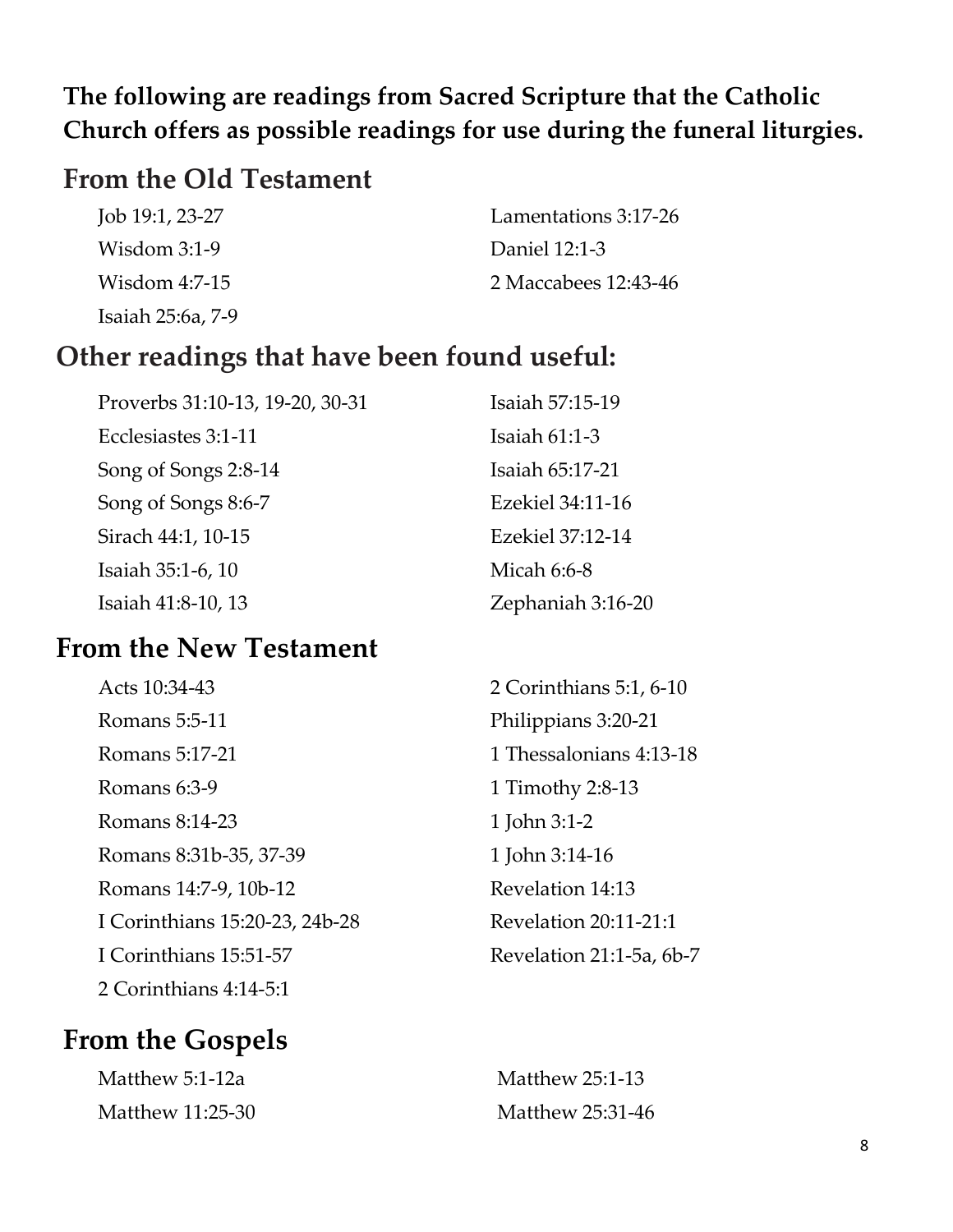| Mark 15:33-39, 16:1-6             | John 5:24-29  |
|-----------------------------------|---------------|
| Luke 7:11-17                      | John 6:37-40  |
| Luke 12:35-40                     | John 6:51-58  |
| Luke 23:33, 39-43                 | John 11:17-27 |
| Luke 23:44-46, 50, 52-53; 24:1-6a | John 11:32-45 |
| Luke 24:13-35                     |               |

#### **Suggestions for Funeral Music Selections**

Amazing Grace Be Not Afraid Be With Me, Lord (when I am in trouble and need) Because The Lord Is My Shepherd Center Of My Life Come To Me (when you are weary) Eat This Bread Eye Has Not Seen Gentle Shepherd Healer Of Our Every Ill Here I Am, Lord I Am The Bread Of Life I Am The Living Bread I Have Loved You I Know That My Redeemer Lives I Will Be With You In The Land Of The Living (I will walk with God all my days) Like A Shepherd Neither Death Nor Life (can separate us from the love of God) On Eagle's Wings

Only This I Want

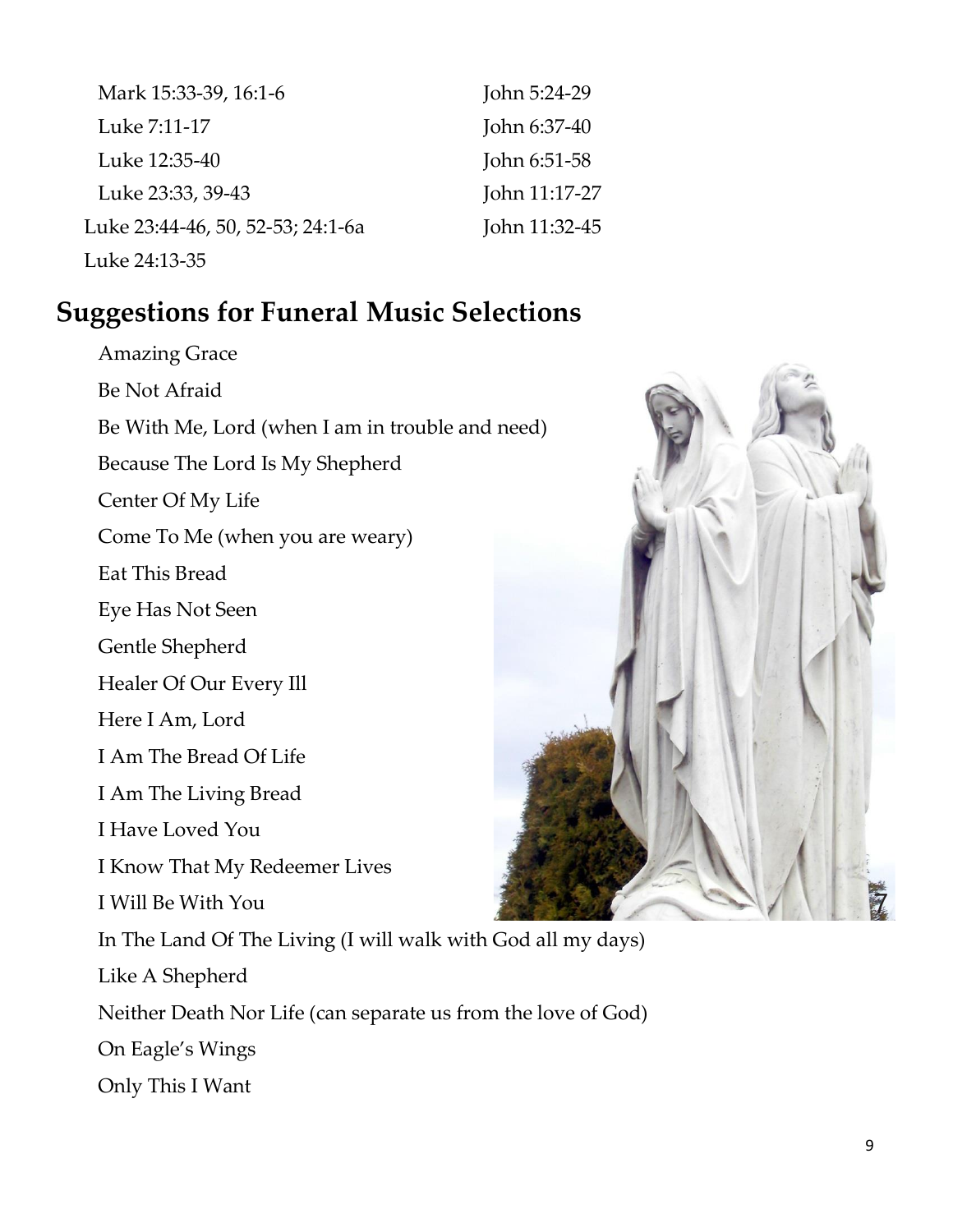Shepherd Me, O God The Lord Is My Light And My Salvation This Alone We Will Rise Again You Are Mine Psalm 4: Let Your Face Shine Upon Us Psalm 19: Lord, You Have The Words Psalm 23: Shepherd Me, O God Psalm 24: Lord, This Is The People Psalm 24: We Long To See Your Face Psalm 27: The Lord Is My Light Psalm 30: I Will Praise You, Lord Psalm 32: I Turn To You Psalm 33: Let Your Mercy Be On Us Psalm 42: As The Deer Longs Psalm 63: My Soul Is Thirsting Psalm 63: Your Love Is Finer Than Life Psalm 80: The Vineyard Of The Lord & Make Us Turn To You Psalm 85: Let Us See Your Kindness Psalm 91: Be With Me Psalm 95: If Today You Hear God's Voice Psalm 103: The Lord Is Kind & Merciful Psalm 116: The Name Of God Psalm 145: Our God Is Compassion Psalm 146: Happy The Poor In Spirit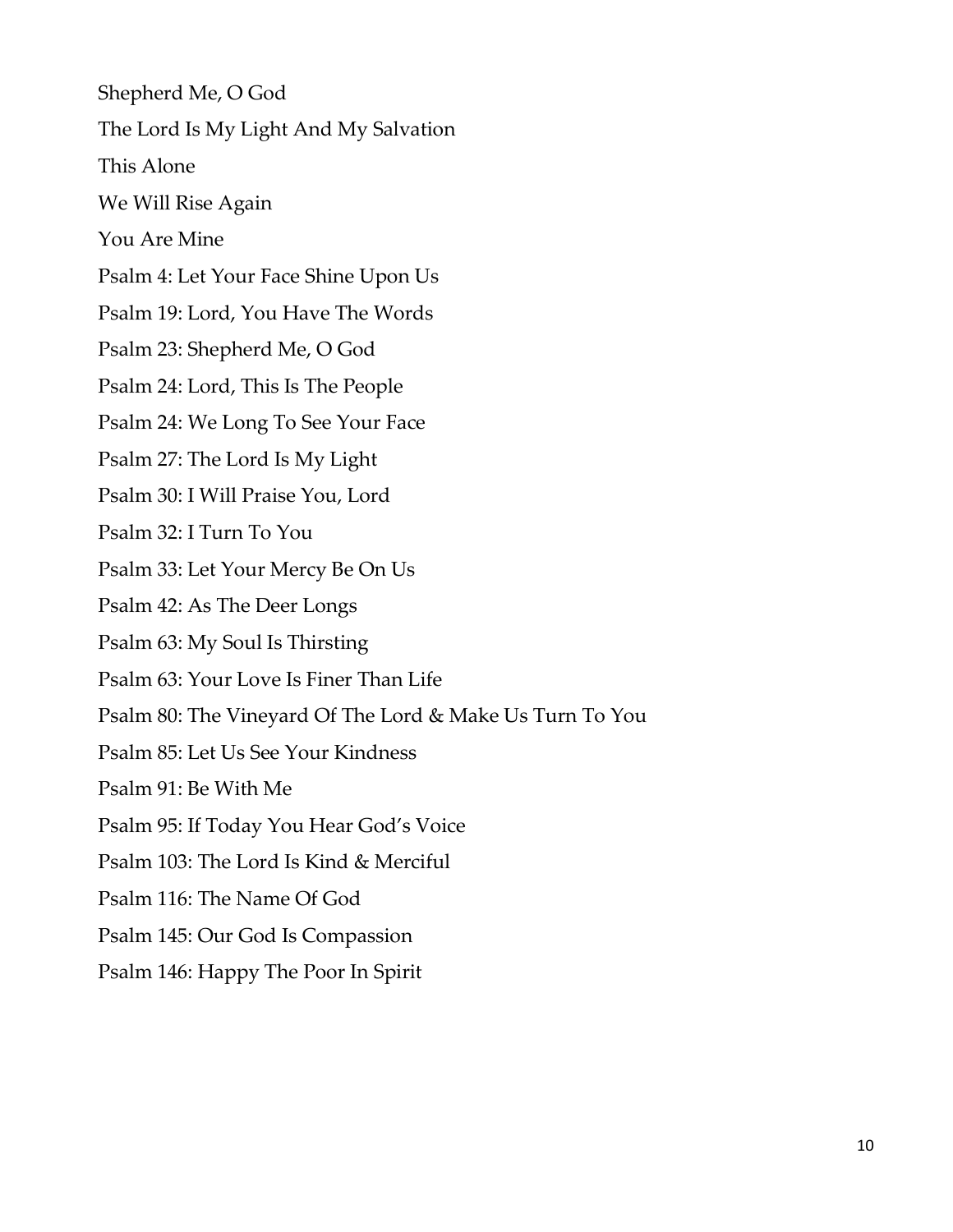**Appendix A**

**Name of deceased:**

**Primary contact to Saint Luke University Parish on behalf of family:**

\_\_\_\_\_\_\_\_\_\_\_\_\_\_\_\_\_\_\_\_\_\_\_\_\_\_\_\_\_\_\_\_\_\_\_\_\_\_\_\_\_\_\_\_\_\_\_\_\_\_\_\_\_\_\_\_\_\_\_\_\_\_\_

\_\_\_\_\_\_\_\_\_\_\_\_\_\_\_\_\_\_\_\_\_\_\_\_\_\_\_\_\_\_\_\_\_\_\_\_\_\_\_\_\_\_\_\_\_\_\_\_\_\_\_\_\_\_\_\_\_\_\_\_\_\_\_

\_\_\_\_\_\_\_\_\_\_\_\_\_\_\_\_\_\_\_\_\_\_\_\_\_\_\_\_\_\_\_\_\_\_\_\_\_\_\_\_\_\_\_\_\_\_\_\_\_\_\_\_\_\_\_\_\_\_\_\_\_\_\_

**Cell phone:** \_\_\_\_\_\_\_\_\_\_\_\_\_\_\_\_\_\_\_\_\_\_\_

**E-mail:** \_\_\_\_\_\_\_\_\_\_\_\_\_\_\_\_\_\_\_\_\_\_\_\_\_\_\_

**Parish staff member you spoke with:**

**Cell phone:** \_\_\_\_\_\_\_\_\_\_\_\_\_\_\_\_\_\_\_\_\_\_\_

| ┳<br>E-mail: |  |
|--------------|--|
|              |  |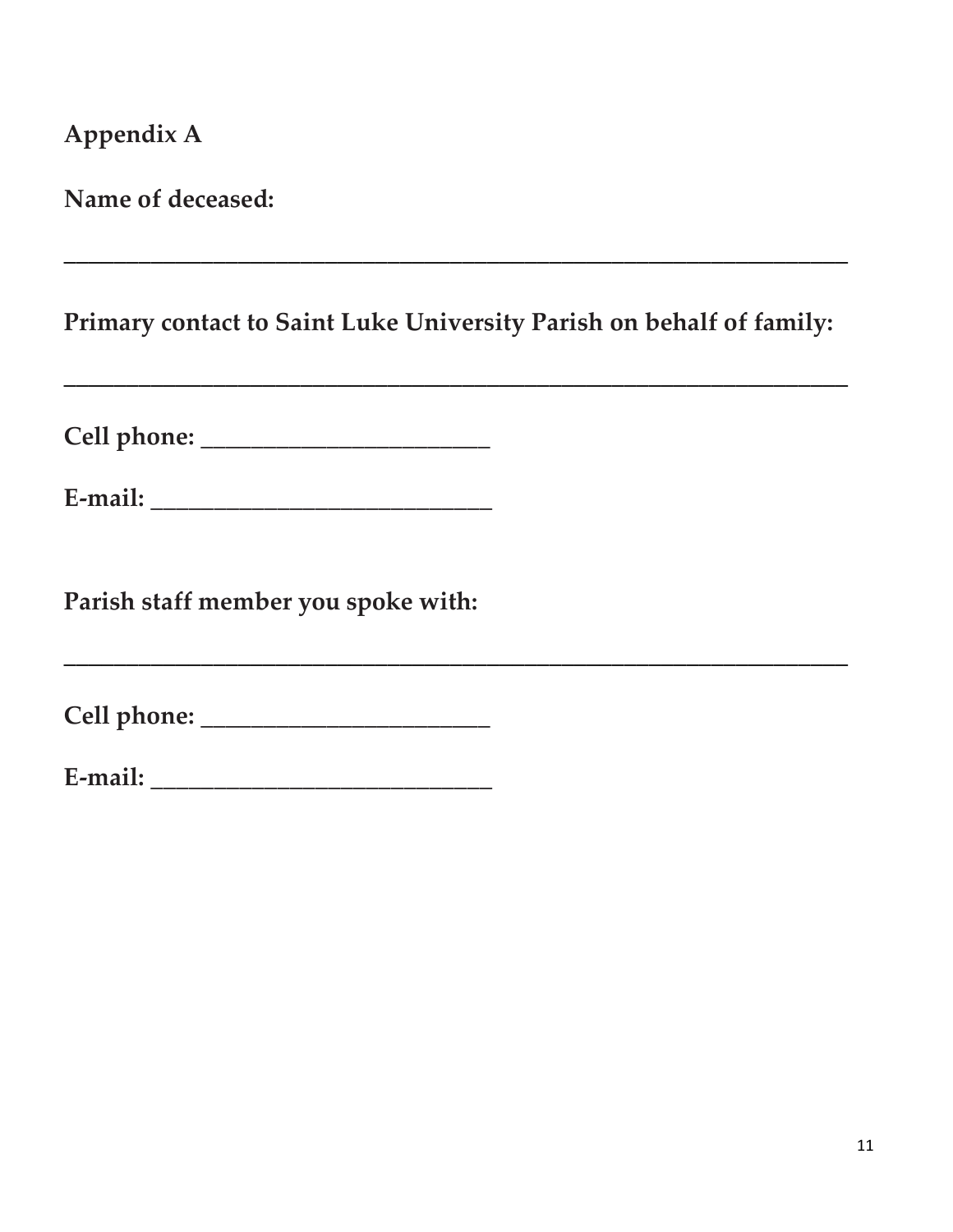# **Appendix A - Planning Funeral Mass**

| Prelude                                                                               |            |
|---------------------------------------------------------------------------------------|------------|
| Gathering<br>(first song after the greeting of the<br>body at the door of the church) |            |
| Old Testament Reading                                                                 | (read by): |
| <b>Responsorial Psalm</b><br>(after 1st Scripture reading)                            |            |
| <b>New Testament Reading</b>                                                          | (read by): |
| <b>Gospel Acclamation</b><br>(after 2nd Scripture reading)                            |            |
| Gospel                                                                                |            |
| <b>General Intercessions</b>                                                          | (read by): |
| <b>Offertory Music</b>                                                                |            |
| <b>Gift Bearers</b>                                                                   |            |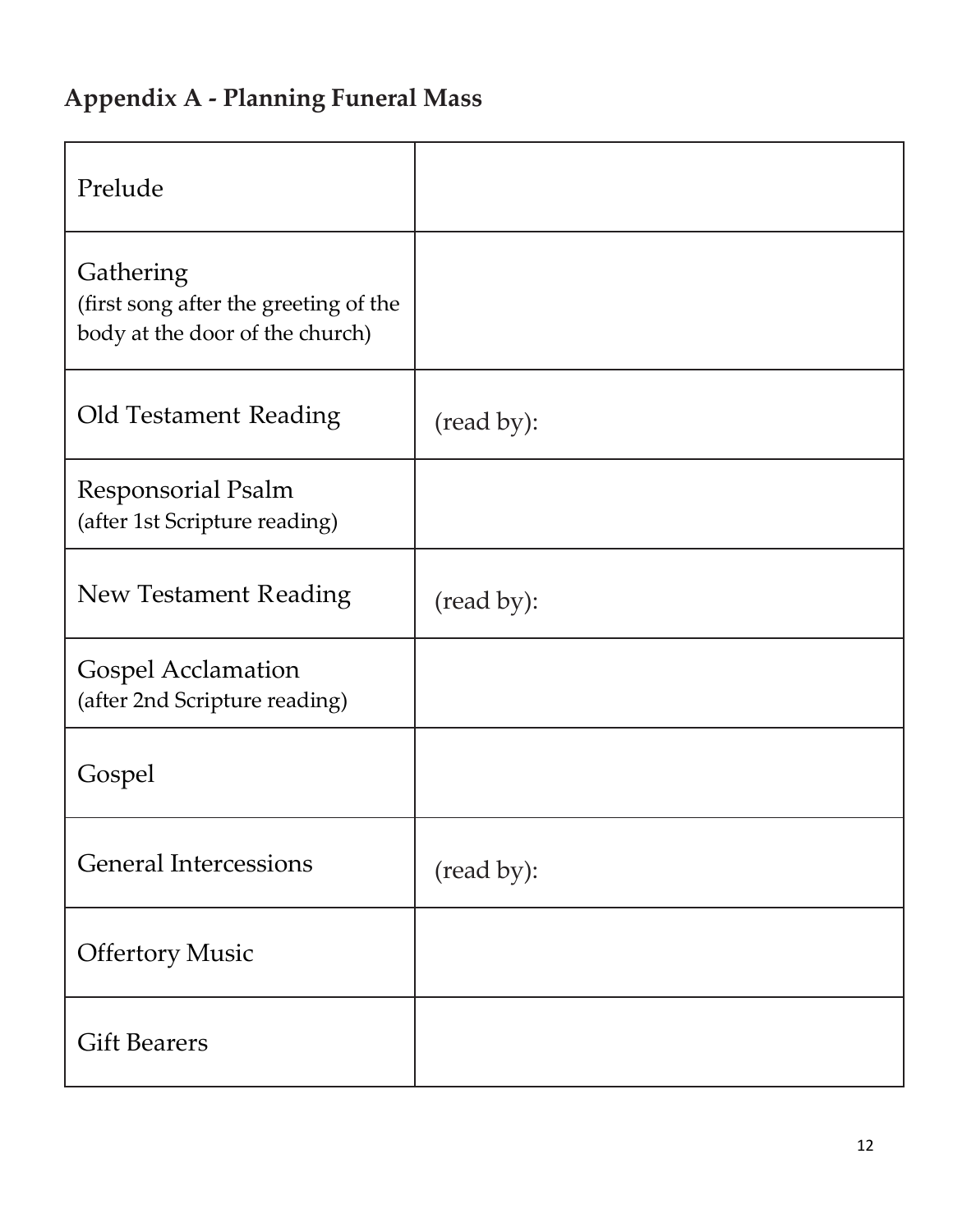| Holy, Holy<br>(1st music sung after Offertory ends)              |        |
|------------------------------------------------------------------|--------|
| Memorial Acclamation ("let us<br>proclaim the mystery of faith") |        |
| <b>Great Amen</b><br>("Through him, with him")                   |        |
| Lord's Prayer<br>(immediately after Amen)                        | Recite |
| Lamb of God<br>(after Sign of Peace)                             |        |
| Ministers of Holy Communion                                      |        |
| <b>Communion Song</b>                                            |        |
| Eulogy (optional)<br>one person, written                         |        |
| Song of Farewell                                                 |        |
| Sending Forth                                                    |        |